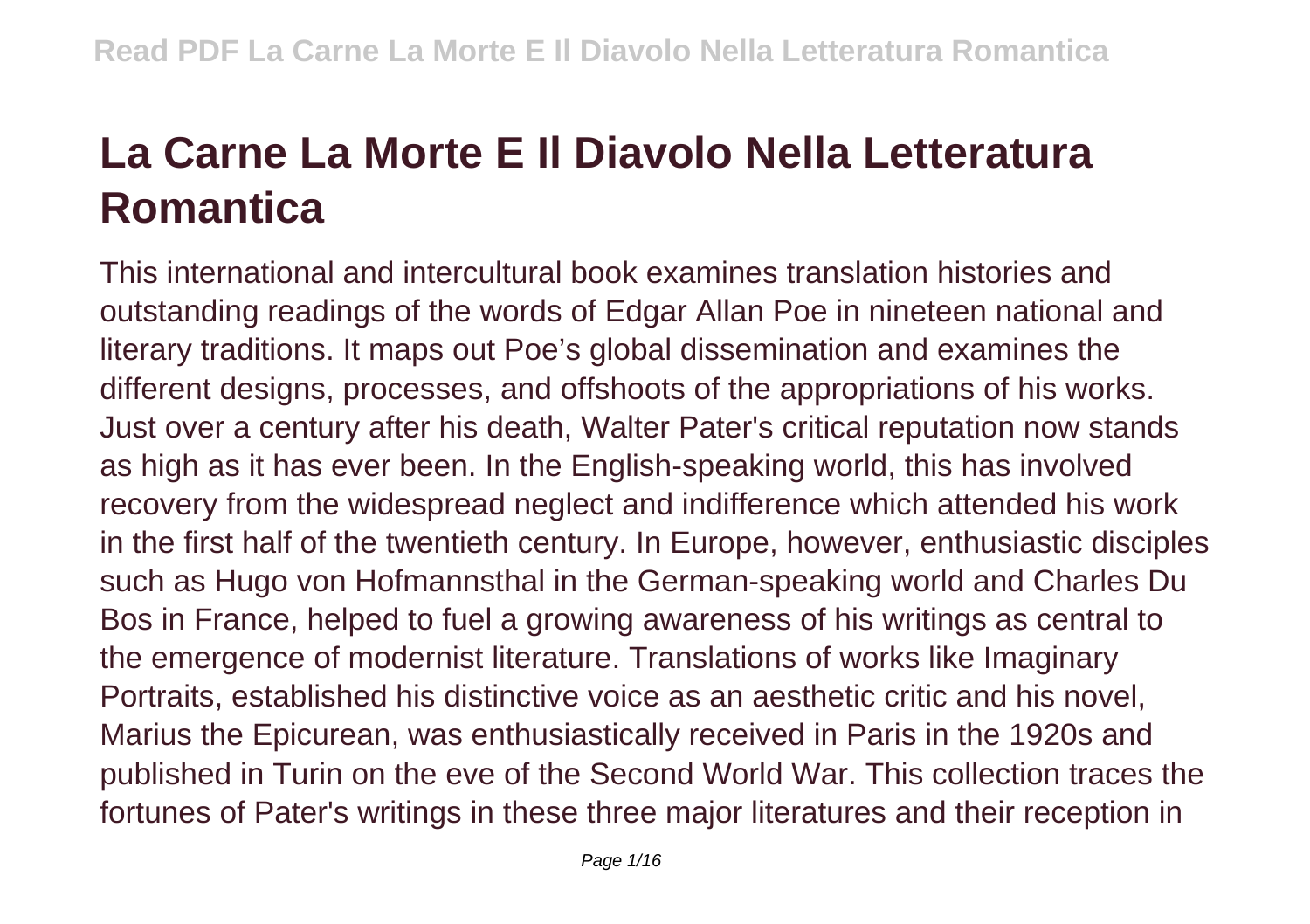Spain, Portugal, Poland, Hungary, and the Czech Republic.

The Portrait of Beatrice examines both Dante's and D. G. Rossetti's intellectual experiences in the light of a common concern about visuality. Both render, in different times and contexts, something that resists clear representation, be it the divine beauty of the angel-women or the depiction of the painter's own interiority in a secularized age. By analyzing Dante's Vita Nova alongside Rossetti's Hand and Soul and St. Agnes of Intercession, which inaugurates the Victorian genre of 'imaginary portrait' tales, this book examines how Dante and Rossetti explore the tension between word and image by creating 'imaginary portraits.' The imaginary portrait—Dante's sketched angel appearing in the Vita Nova or the paintings evoked in Rossetti's narratives—is not (only) a non-existent artwork: it is an artwork whose existence lies elsewhere, in the words alluding to its inexpressible quality. At the same time, thinking of Beatrice as an 'imaginary Lady' enables us to move beyond the debate about her actual existence. Rather, it allows us to focus on her reality as a miracle made into flesh, which language seeks incessantly to grasp. Thus, the intergenerational dialogue between Dante and Rossetti—and between thirteenth and nineteenth centuries, literature and painting, Italy and England—takes place between different media, oscillating between representation and denial, mimesis and difference, concealment and Page 2/16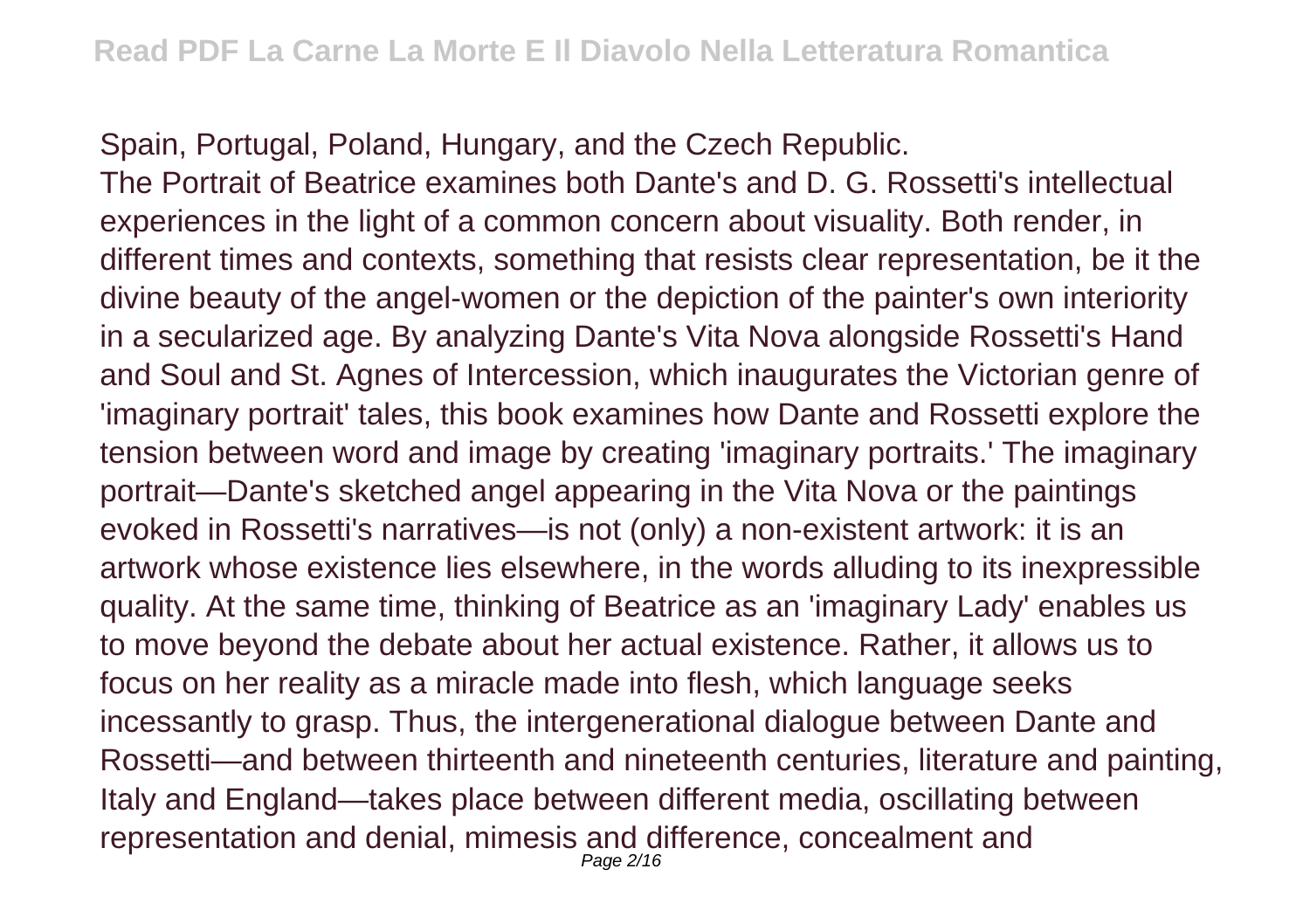performance. From medieval Florence to Victorian London, Beatrice's 'imaginary portrait' touches upon the intertwinement of desire, poetry, and art-making in Western culture.

Much has been written on Beckett and Sade, yet nothing systematic has been produced. This Element is systematic by adopting a chronological order, which is necessary given the complexity of Beckett's varying assessments of Sade. Beckett mentioned Sade early in his career, with Proust as a first guide. His other sources were Guillaume Apollinaire and Mario Praz's book, La Carne, La morte e il Diavolo Nella Letteratura Romantica (1930), from which he took notes about sadism for his Dream Notebook. Dante's meditation on the absurdity of justice provides closure facing Beckett's wonder at the pervasive presence of sadism in humans.

In the late nineteenth and early twentieth centuries, the production of literary and cultural manifestoes enjoyed a veritable boom and accompanied the rise of many avant-garde movements. Legitimizing the Artist considers this phenomenon as a response to a more general crisis of legitimation that artists had been struggling with for decades. The crucial question for artists, confronted by the conservative values of the dominant bourgeoisie and the economic logic of triumphant capitalism, was how to justify their work in terms that did not reduce art to a mere Page 3/16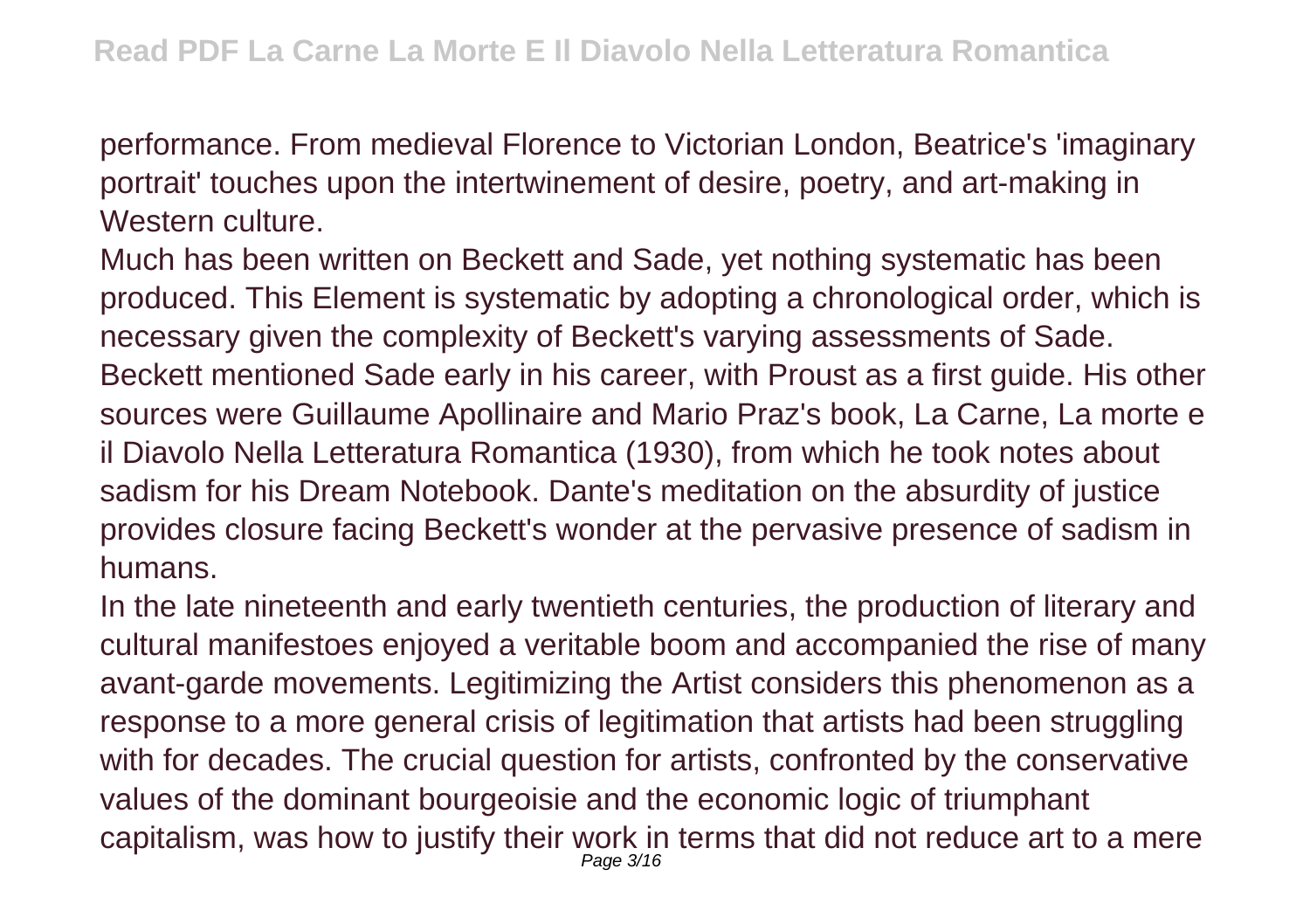commodity. In this work Luca Somigli discusses several European artistic movements - decadentism, Italian futurism, vorticism, and imagism - and argues for the centrality of the works of F.T. Marinetti in the transition from a fin de siécle decadent poetics, exemplified by the manifestoes of Anatole Baju, to a properly avant-garde project aiming at a complete renewal of the process of literary communication and the abolition of the difference between producer and consumer. It is to this challenge that the English avant-garde artists, and Ezra Pound in particular, responded with their more polemical pieces. Somigli suggests that this debate allows us to rethink the relationship between modernism and post-modernism as complementary ways of engaging the loss of an organic relationship between the artist and his social environment. This book examines how in Italian literature and film, as well as in society, women were confined to traditional roles and illness often represented the consequence for transgressing those roles. Feigning illness offered women a way to "own" the illness and become masters of their bodies as well as their stories and destinies. The Encyclopedia of Italian Literary Studies is a two-volume reference book containing some 600 entries on all aspects of Italian literary culture. It includes analytical essays on authors and works, from the most important figures of Italian literature to little known authors and works that are influential to the field. The Encyclopedia is distinguished by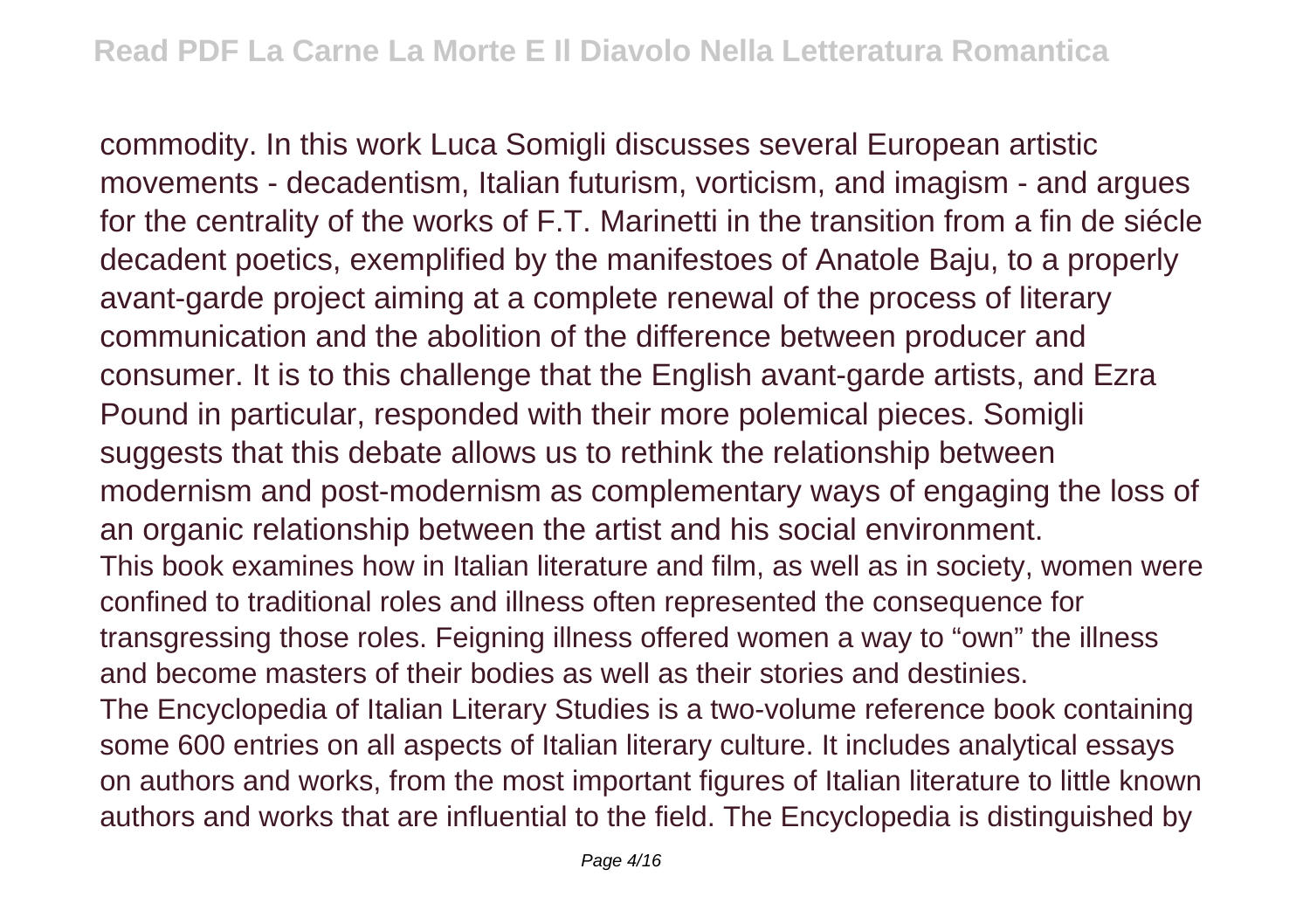substantial articles on critics, themes, genres, schools, historical surveys, and other topics related to the overall subject of Italian literary studies. The Encyclopedia also includes writers and subjects of contemporary interest, such as those relating to journalism, film, media, children's literature, food and vernacular literatures. Entries consist of an essay on the topic and a bibliographic portion listing works for further reading, and, in the case of entries on individuals, a brief biographical paragraph and list of works by the person. It will be useful to people without specialized knowledge of Italian literature as well as to scholars.

The widespread and culturally significant impact of Percy Bysshe Shelley's writings in Europe constitutes a particularly interesting case for a reception study because of the variety of responses they evoked. If radical readers cherished the 'red' Shelley, others favoured the lyrical poet, whose work was, like Byron's, anthologized and set to music. His major dramatic works, The Cenci and Prometheus Unbound, inspired numerous finde-siècle and expressionist dramatists and producers from Paris to Moscow. Shelley was read by, and influenced, the novelist Stendhal, the political theorist Engels, the Spanish symbolist Jiménez, and the Russian modernist poet Akhmatova. This exciting collection of essays by an international team of leading scholars considers translations, critical and biographical reviews, fictionalizations of his life, and other creative responses. It probes into transnational cross-currents to demonstrate the depth of Shelley's impact on European culture since his death in 1822. It will be an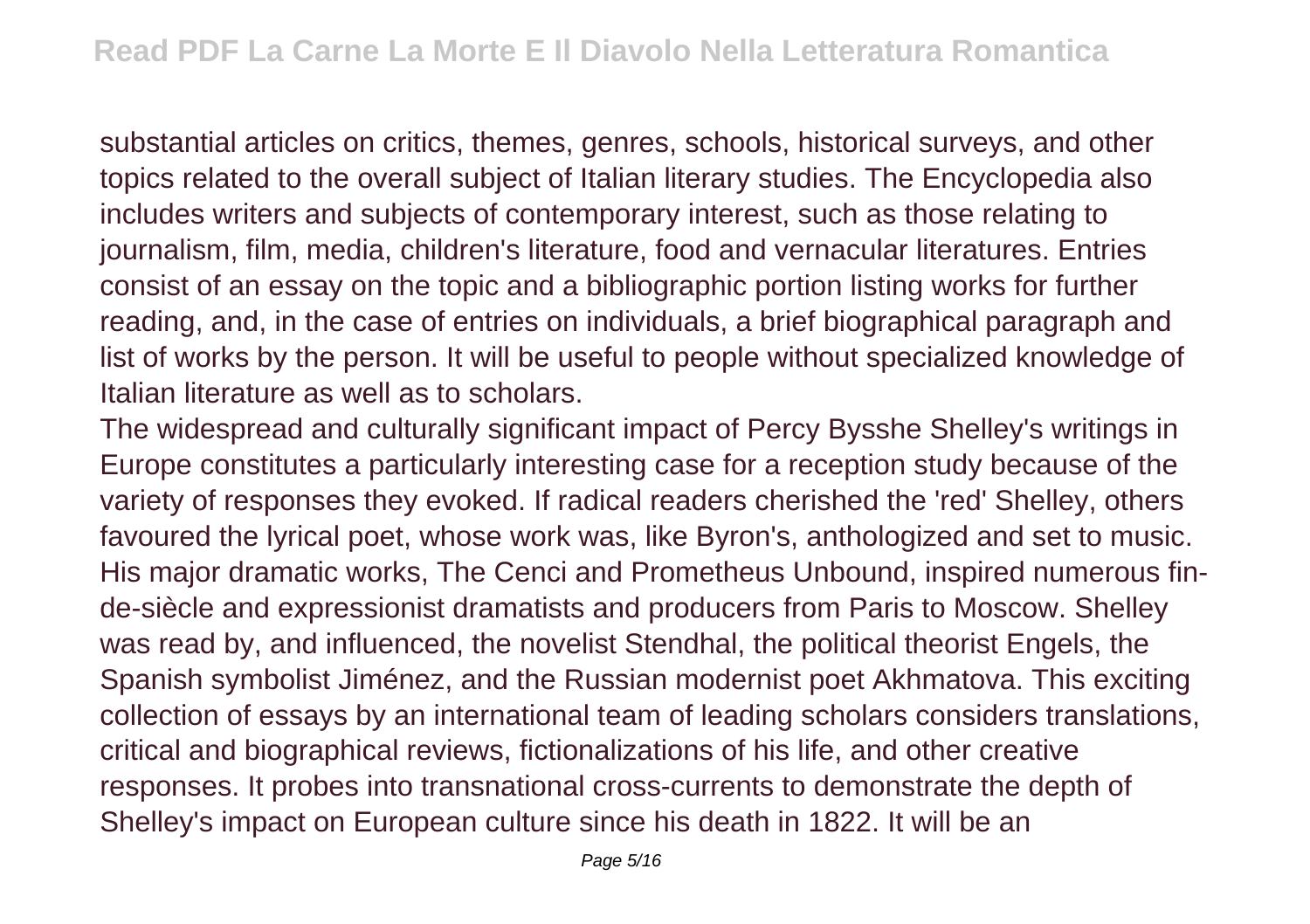indispensable research resource for academics, critics, and writers with interests in Romanticism and its legacies.

Derek Duncan's timely study is the first book in English to examine constructions of male homosexuality in Italian literature. In admirably clear and elegant prose, Duncan analyzes texts ranging from the 1890s through the 1990s. He brings canonical authors like D'Annunzio and Pasolini together with under-appreciated writers like Comisso, and also looks at less conventionally literary genres. Duncan takes on the thorny theoretical issues surrounding questions of gay identity and also provides a sound historical context for his discussion of how Italian narrative sheds light on Italian homosexuality and on the broader issues attending contemporary sexuality, including complicating factors such as race. While the early texts considered were produced at a historical moment when 'homosexuality' as a culturally meaningful entity had yet to crystallize, recent autobiographies show the authors reflecting explicitly on questions of gay identity and what it means to be a homosexual male in present-day Italy. In charting the emergence of the homosexual in twentieth-century Italy, however, Duncan's focus is less on questions of identity than on the meaning attributed to sex between men in the broader cultural context. His book is a significant contribution to Italian literary criticism and to gender, gay, and cultural studies.

Papers presented at the Fourteenth International Conference on Patristic Studies held in Oxford 2003 (see also Studia Patristica 39, 41, 42 and 43). The successive sets of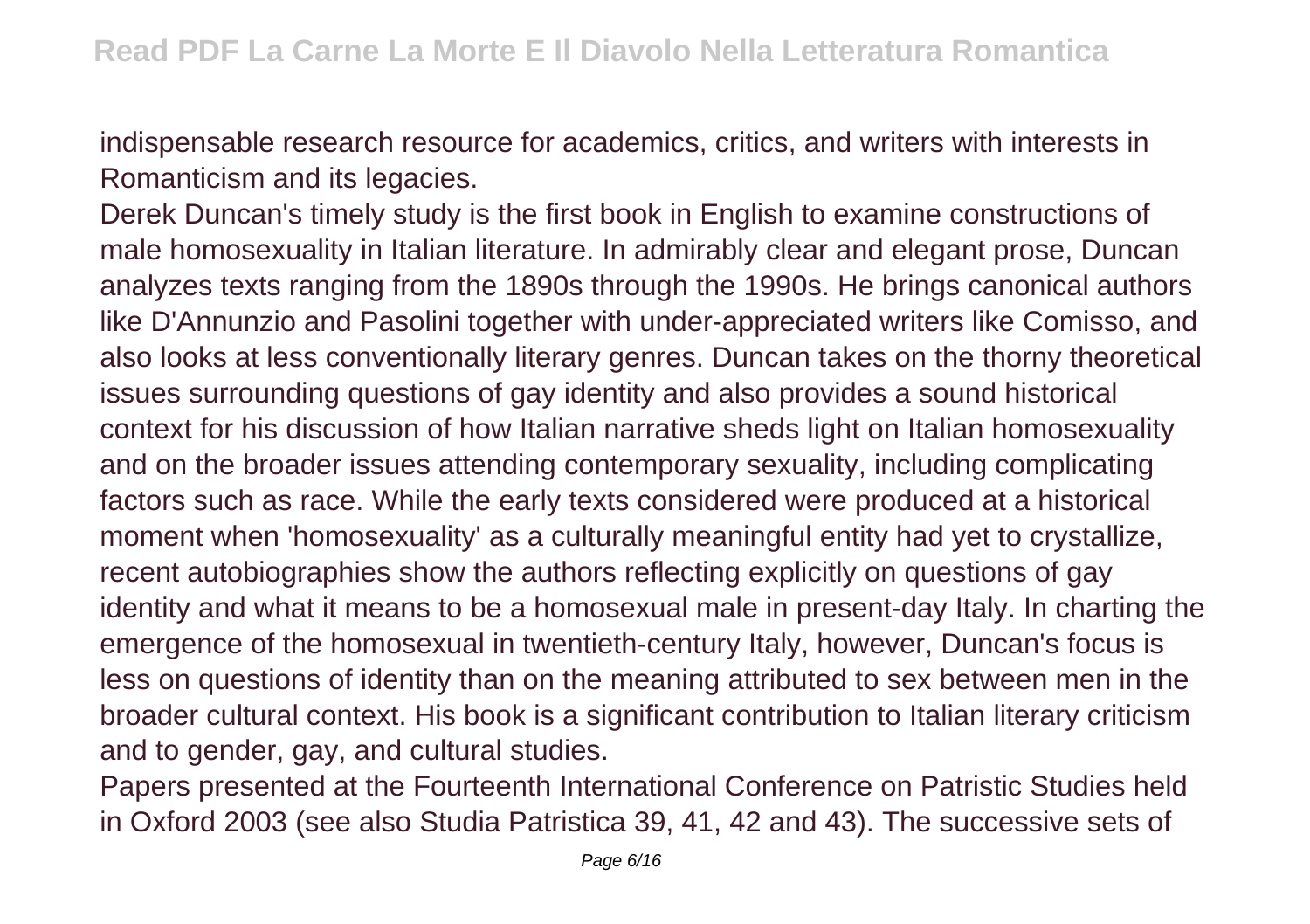Studia Patristica contain papers delivered at the International Conferences on Patristic Studies, which meet for a week once every four years in Oxford; they are held under the aegis of the Theology Faculty of the University. Members of these conferences come from all over the world and most offer papers. These range over the whole field, both East and West, from the second century to a section on the Nachleben of the Fathers. The majority are short papers dealing with some small and manageable point; they raise and sometimes resolve questions about the authenticity of documents, dates of events, and such like, and some unveil new texts. The smaller number of longer papers put such matters into context and indicate wider trends. The whole reflects the state of Patristic scholarship and demonstrates the vigour and popularity of the subject. This innovative new book examines the ways in which writers' houses contribute to the making of memory. It shows that houses built or inhabited by poets and novelists both reflect and construct the author's private and artistic persona; it also demonstrates how this materialized process of self-fashioning is subsequently appropriated within various strategies and policies of cultural memory.

Annie Chartres Vivanti: Transnational Politics, Identity, and Culture explores the work of British Italian writer Annie Chartres Vivanti (1866-1942). This volume provides a multidisciplinary approach to the study of Vivanti in order to analyze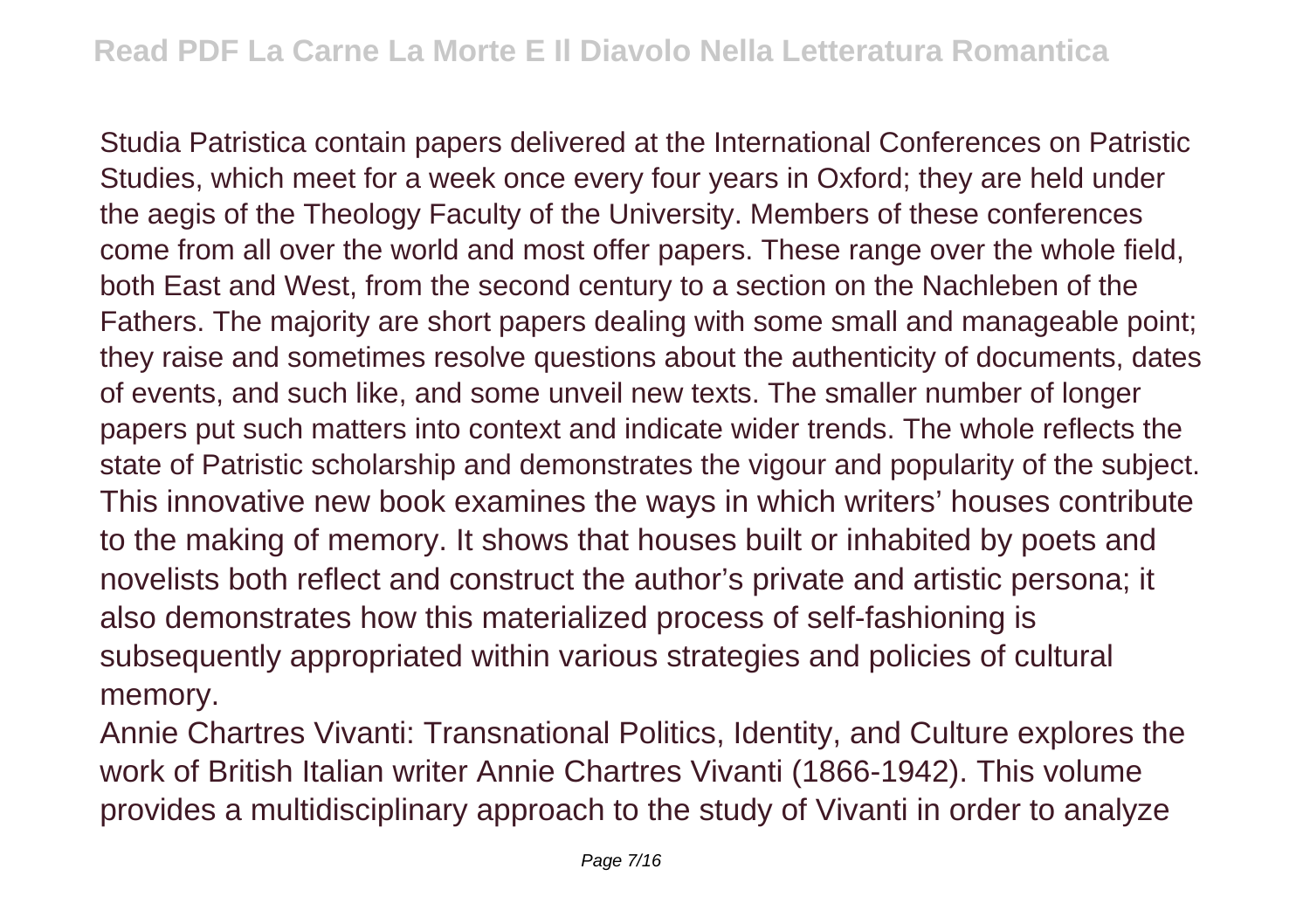the diverse and complex writing experiences in which she engaged. Essays examine Vivanti's work through multiple perspectives, taking into account her politics and her career as journalist, writer, and singer as well as her literary works.

Umberto Eco's wise and witty guide to researching and writing a thesis, published in English for the first time. By the time Umberto Eco published his best-selling novel The Name of the Rose, he was one of Italy's most celebrated intellectuals, a distinguished academic and the author of influential works on semiotics. Some years before that, in 1977, Eco published a little book for his students, How to Write a Thesis, in which he offered useful advice on all the steps involved in researching and writing a thesis—from choosing a topic to organizing a work schedule to writing the final draft. Now in its twenty-third edition in Italy and translated into seventeen languages, How to Write a Thesis has become a classic. Remarkably, this is its first, long overdue publication in English. Eco's approach is anything but dry and academic. He not only offers practical advice but also considers larger questions about the value of the thesis-writing exercise. How to Write a Thesis is unlike any other writing manual. It reads like a novel. It is opinionated. It is frequently irreverent, sometimes polemical, and often hilarious. Eco advises students how to avoid "thesis neurosis" and he answers Page 8/16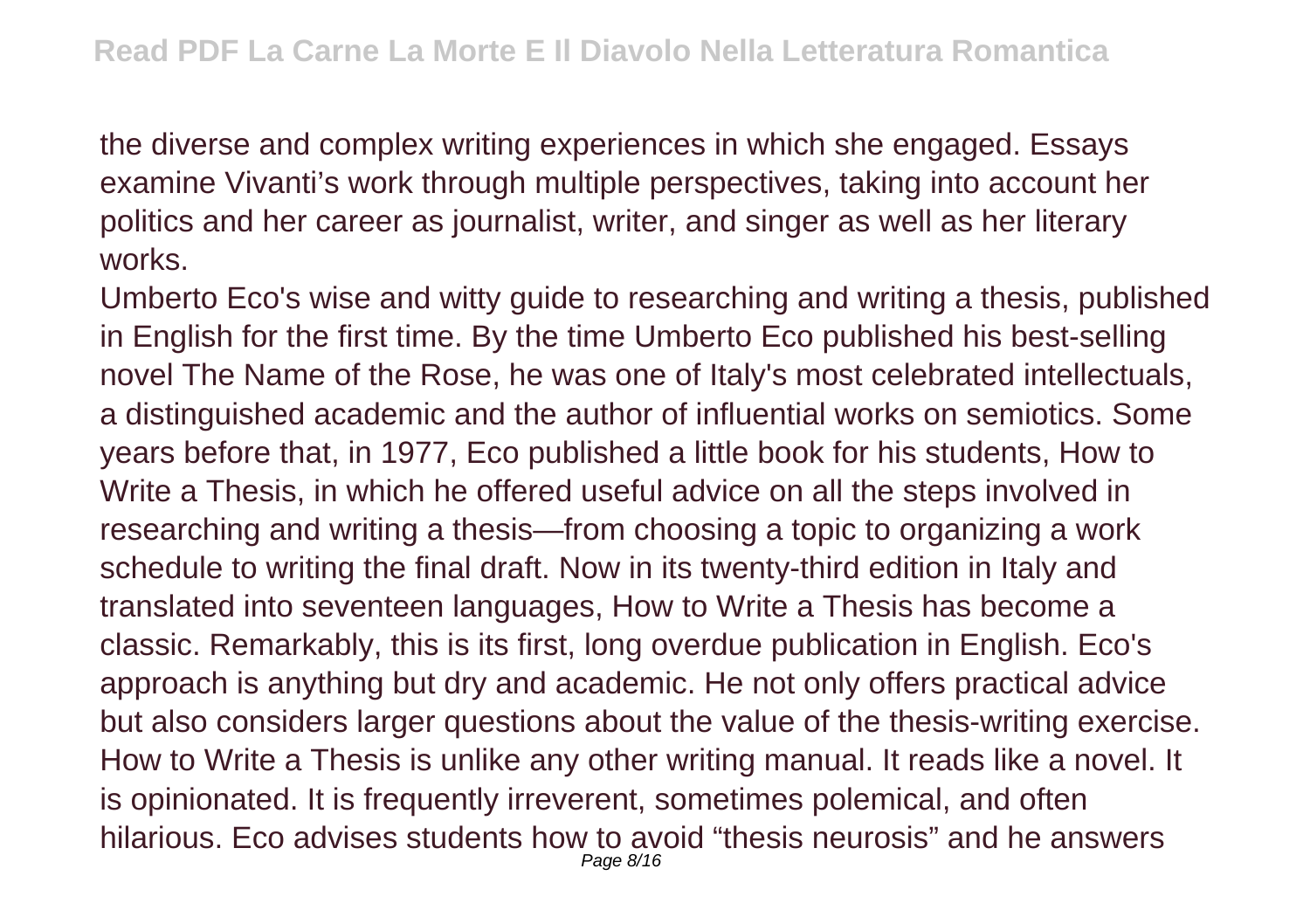the important question "Must You Read Books?" He reminds students "You are not Proust" and "Write everything that comes into your head, but only in the first draft." Of course, there was no Internet in 1977, but Eco's index card research system offers important lessons about critical thinking and information curating for students of today who may be burdened by Big Data. How to Write a Thesis belongs on the bookshelves of students, teachers, writers, and Eco fans everywhere. Already a classic, it would fit nicely between two other classics: Strunk and White and The Name of the Rose. Contents The Definition and Purpose of a Thesis • Choosing the Topic • Conducting Research • The Work Plan and the Index Cards • Writing the Thesis • The Final Draft This volume is the first comprehensive study of the influence of English Pre-Raphaelitism on Italian art and culture in the late nineteenth century. Analysis of the cultural relations between Italy and Britain has focused traditionally on the special place that Italy had in the British imagination, but the cultural and artistic exchanges between the two countries have been much misunderstood. This book aims to correct this imbalance by placing Pre-Rapahelitism in its European context. It explores the nature of its influence on Italy, how it was transmitted, and how it was manifested, by focusing on the role of Italian Anglophiles, the English communities in Florence and Rome, the writings of Gabriele D'Annunzio, and a Page 9/16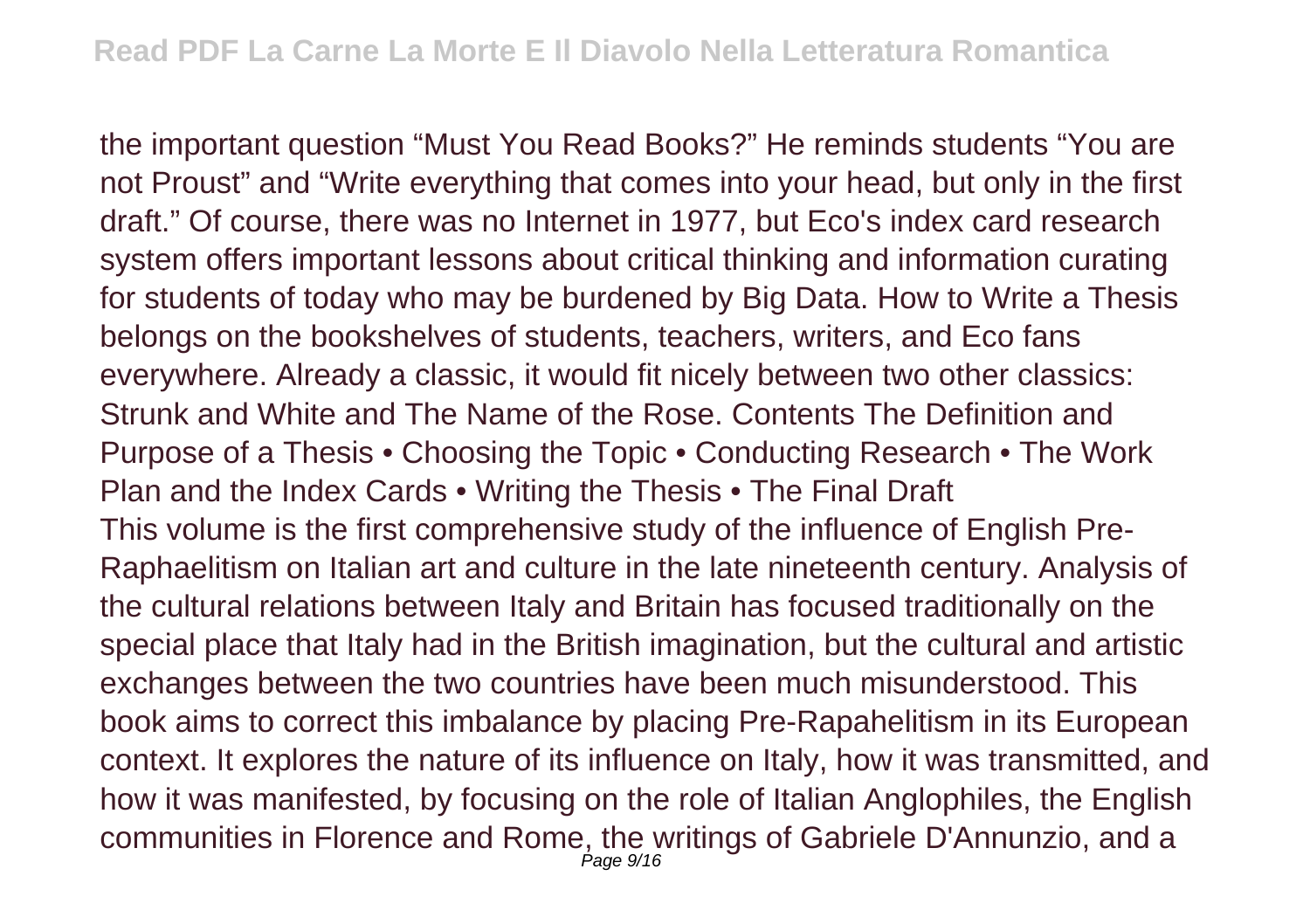number of Italian artists active in Tuscany and Rome. The works of Cellini, Ricci, Gioja, De Carolis, and Sartorio in particular fully demonstrate the impact of Pre-Raphaelitism on the young Italian school of painting which found in the English movement an ideal link with its glorious past on which it could build a new artistic identity. These artists show that English Pre-Raphaelitism was one of the most powerful single influences on fin-de-siecle Italian culture.

This monograph makes a seminal contribution to existing literature on the importance of Roman law in the development of political thought in Europe. In particular it examines the expression 'dominus mundi', following it through the texts of the medieval jurists – the Glossators and Post-Glossators – up to the political thought of Hobbes. Understanding the concept of dominus mundi sheds light on how medieval jurists understood ownership of individual things; it is more complex than it might seem; and this book investigates these complexities. The book also offers important new insights into Thomas Hobbes, especially with regard to the end of dominus mundi and the replacement by Leviathan. Finally, the book has important relevance for contemporary political theory. With fading of political diversity Monateri argues "that the actual setting of globalisation represents the reappearance of the Ghost of the Dominus Mundi, a political refoulé – repressed – a reappearance of its sublime nature, and a struggle to Page 10/16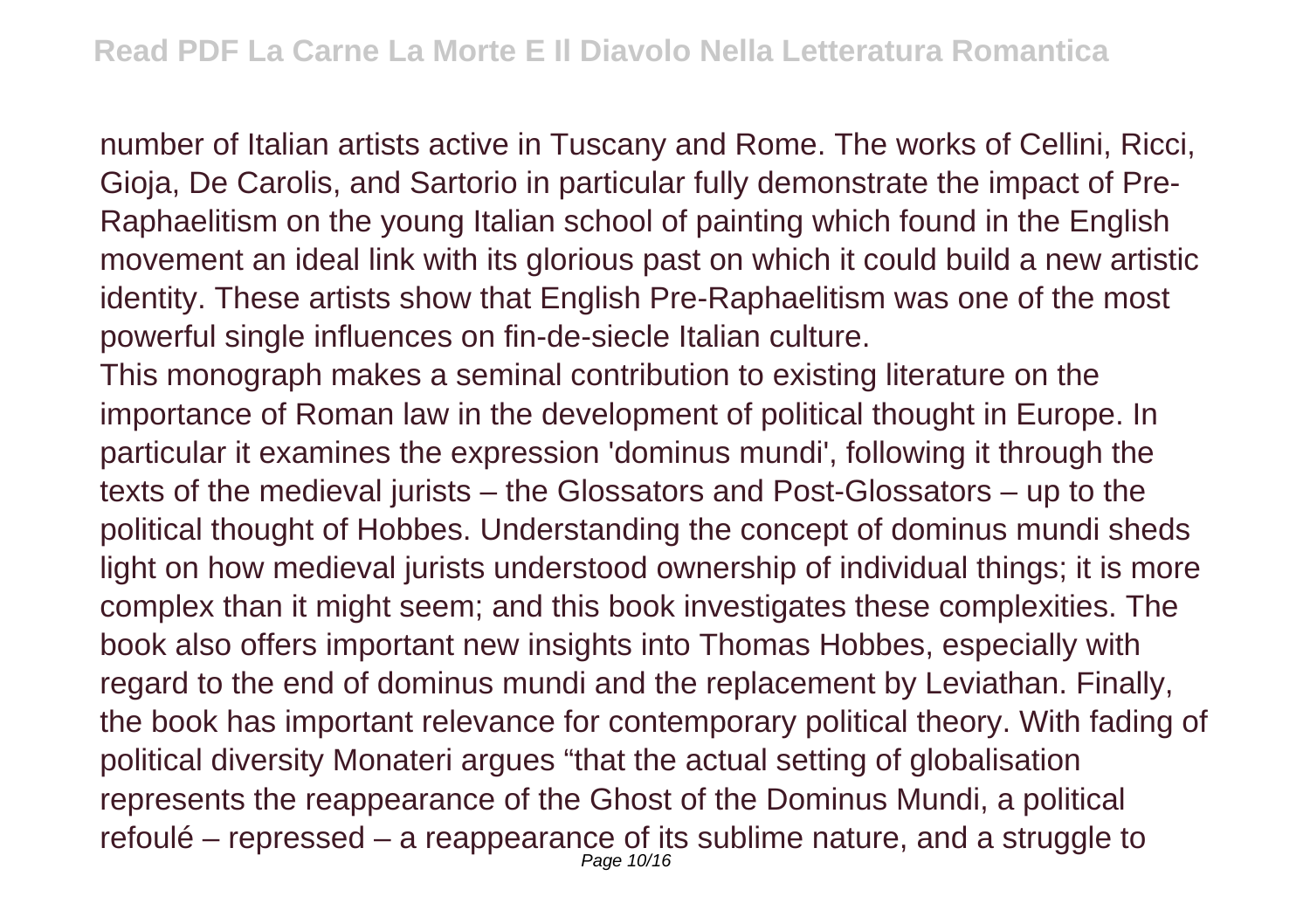restore its universal legitimacy, and take its place." In making this argument, the book adds an important original vision to current debates in legal and political philosophy.

Giovanni Pascoli (1855–1912) is one of Italy's most canonical and beloved poets. In Beyond the Family Romance, Maria Truglio offers fresh insight into the uncanny qualities of Pascoli's domestic verse. As suggested by the Freudian title, this study opens a dialogue between Pascoli's literature and Freud's theories, with a particular focus on each author's interrogation of origins. Through close readings and historical contextualization, themes of regression, memory, and other manifestations of 'origins' are analyzed, moving Pascoli's poetry beyond the biographical strictures that have hitherto confined it. Truglio's post-structuralist readings question the dichotomy between 'safety within the home' and the 'threatening outside world,' revealing the ambivalences with which images of the home are fraught in Pascoli's poetry. In addition to the sustained comparison with Freud's writing, Beyond the Family Romance explores parallels between Pascoli's work and such writers as Tarchetti, Boito, Poe, and Invernizio. Rethinking the concept of the fanciullino ('little child'), Truglio shows that Pascoli's poetry enacts a symbiosis between the logic of the rational modern adult and the mythic vision of the child.

La Carne, la morte e il diavolo nella letteratura romantica. The Romantic Agony. Translated ... by Angus DavidsonLa carne, la morte e il diavolo nella letteratura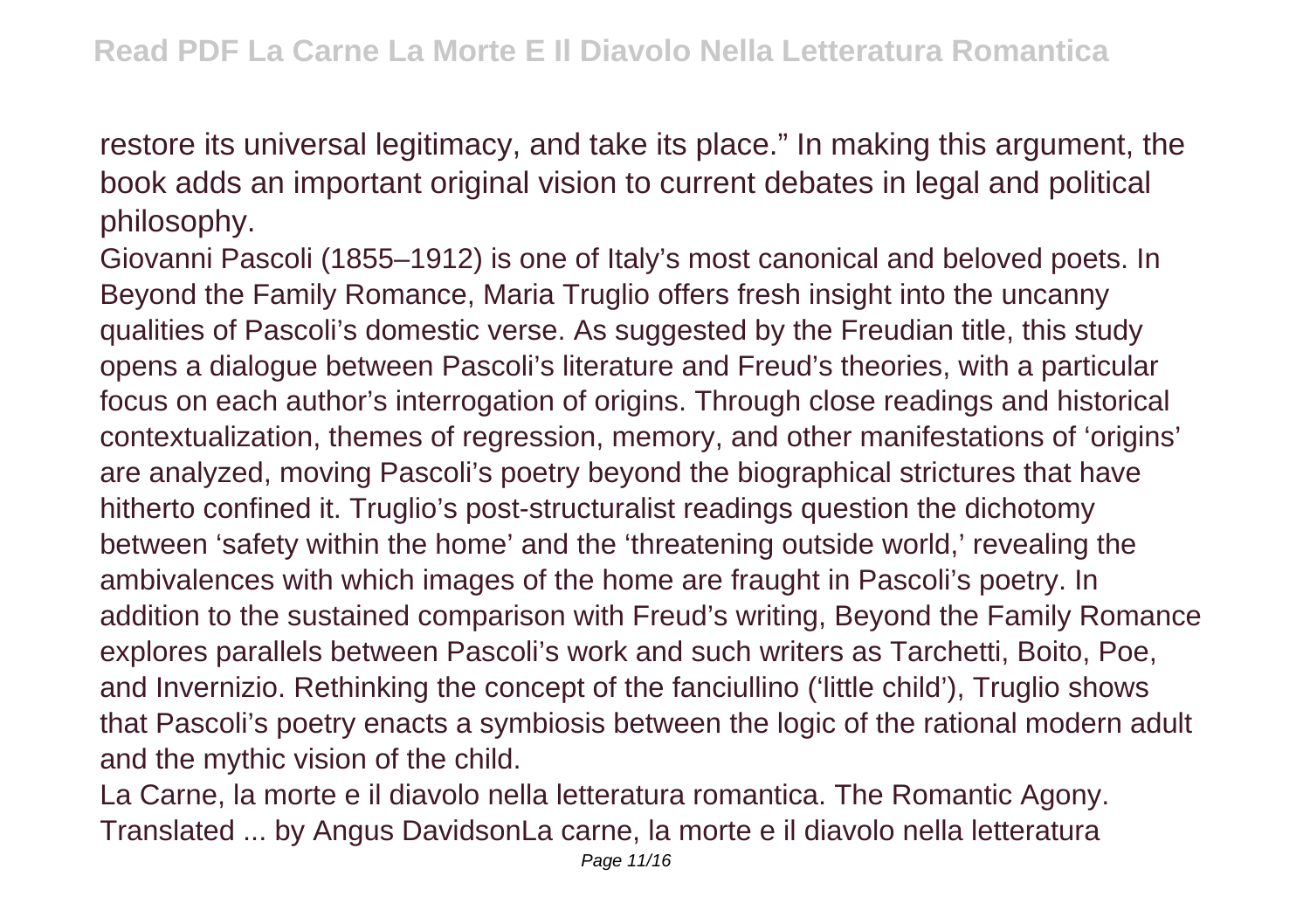romanticaLa carne, la morte e il diavola nella letteratura romanticaIl patto col serpente. Paralipomeni di «La carne, la morte e il diavolo nella letteratura romantica»The romantic agonyTransl. from the Italian by Angus Davidson. With a foreword by Frank KermodeLa carne, la morte e il diavolo nella letteratura romanticaA Baedeker of DecadenceCharting a Literary Fashion, 1884-1927Yale University Press Containing almost 600 entries, this impressive 2-volume reference presents detailed and authoritative treatment of the field of Italian literature, with attention both to the work and influence of individual writers of all genres and to movements, styles, and critical approaches.

An original and challenging work, The Quest for Epic documents the development of Italian narrative from the chivalric romance at the end of the fifteenth century to the genre of epic in the sixteenth century.

First published in French in 1988, and in English in 1992, this companion explores the nature of the literary myth in a collection of over 100 essays, from Abraham to Zoroaster. Its coverage is international and draws on legends from prehistory to the modern age throughout literature, whether fiction, poetry or drama. Essays on classical figures, as well as later myths, explore the origin, development and various incarnations of their subjects. Alongside entries on western archetypes, are analyses of non-European myths from across the world, including Africa, China, Japan, Latin America and India. This book will be indispensable for students and teachers of literature, history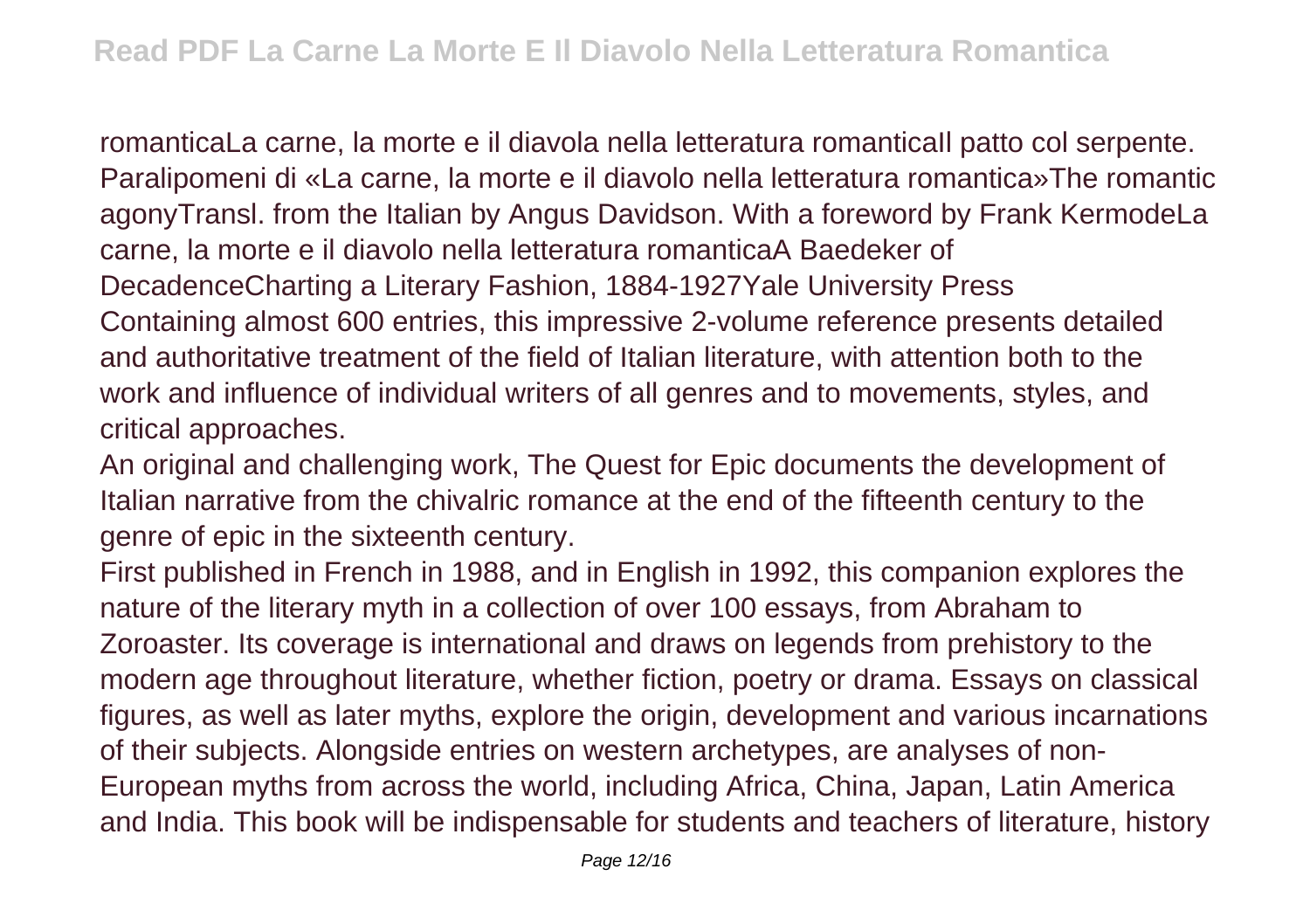and cultural studies, as well as anyone interested in the fascinating world of mythology. A detailed bibliography and index are included. 'The Companion provides a fine interpretive road map to Western culture's use of archetypal stories.' Wilson Library Review 'It certainly is a comprehensive volume... extremely useful.' Times Higher Education Supplement

During the final decades of the nineteenth century, a common mind-set emerged among many intellectuals--"la decadence." Many novels and novellas of the period were populated with protagonists who were fragile, refined, self-absorbed, and preoccupied with a trivially exquisite aesthetic. A Baedeker of Decadence presents thirty-two international works of literary decadence written between 1884 and 1927. George C. Schoolfield, a world authority on the decadent novel, offers an entertaining and wide-ranging commentary on this highly significant literary and cultural phenomenon. Schoolfield tracks down the symptoms of decadence in narrative works written in more than a dozen languages, providing synopses and passages in English translation to give a sense of each author's style and tone. Schoolfield throws new light on the close intellectual kinship of authors from August Strindberg to Bram Stoker to Thomas Mann, and on the ingredients, themes, motifs, and preconceptions that characterized decadent **literature**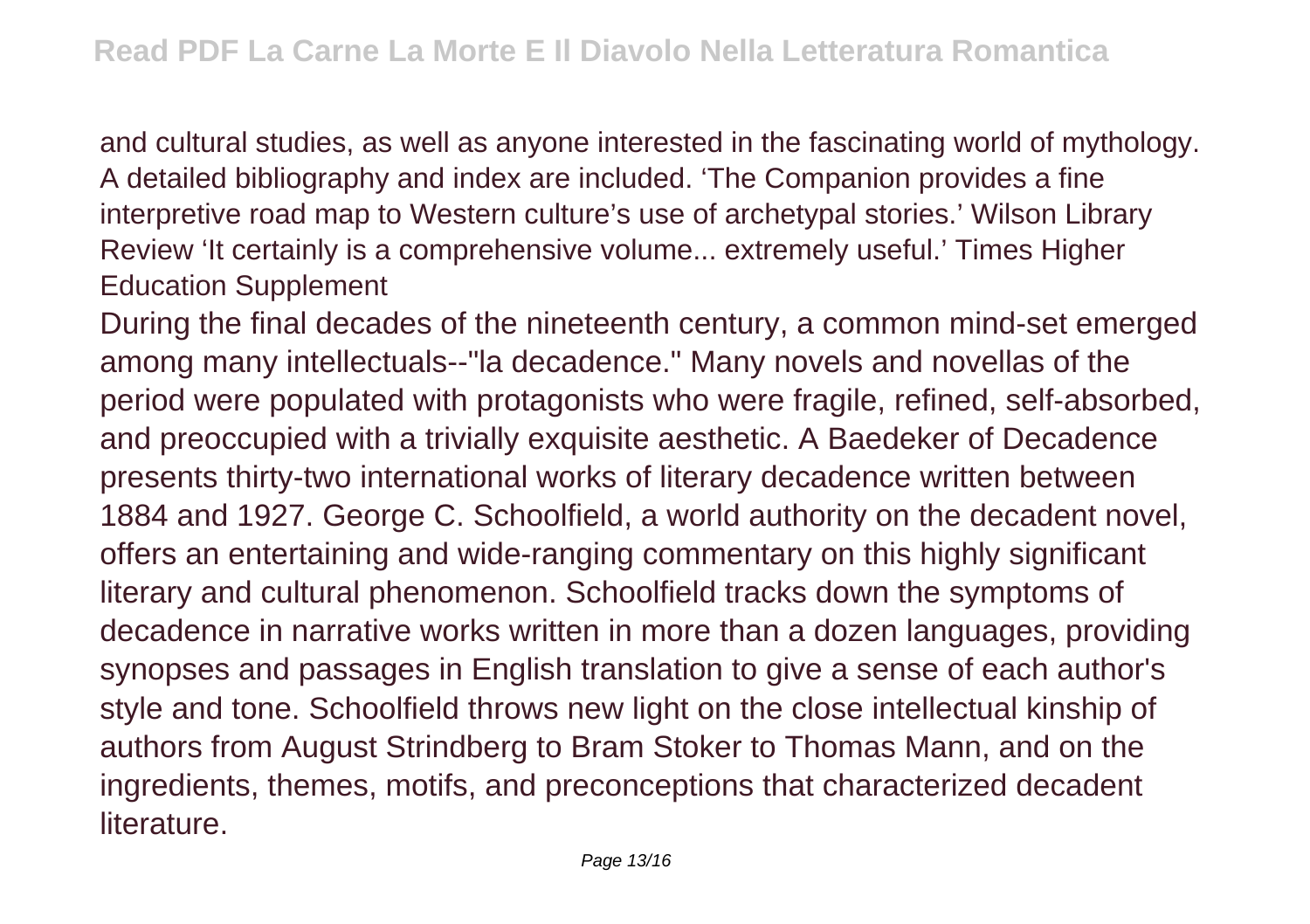This book investigates the narrative of nationhood during the Italian Risorgimento and its ability to reach a new and wider audience. In Italy, an extraordinary emotional excitement pervaded the struggle for national independence, suffusing the speeches and actions of patriots. This book shows how this ardour borrowed the tones, figures and spectacular nature of the melodramatic imagination feeding the theatre and literature of the time, and how it could resonate with a largely uneducated audience. An important contribution to the new historiography on the Italian Risorgimento and on nineteenth-century nationalism in Europe, it offers a fresh perspective on the public sphere during the Risorgimento, focusing on the transnational links between political mobilisation and the growth of new media and burgeoning mass culture.

"Published in Association with the European Association of Social Anthropologists."

Tiki torches, cocktails, la dolce vita, and the music that popularized them—Mondo Exotica offers a behind-the-scenes look at the sounds and obsessions of the Space Age and Cold War period as well as the renewed interest in them evident in contemporary music and design. The music journalist and radio host Francesco Adinolfi provides extraordinary detail about artists, songs, albums, and soundtracks, while also presenting an incisive analysis of the ethnic and cultural Page 14/16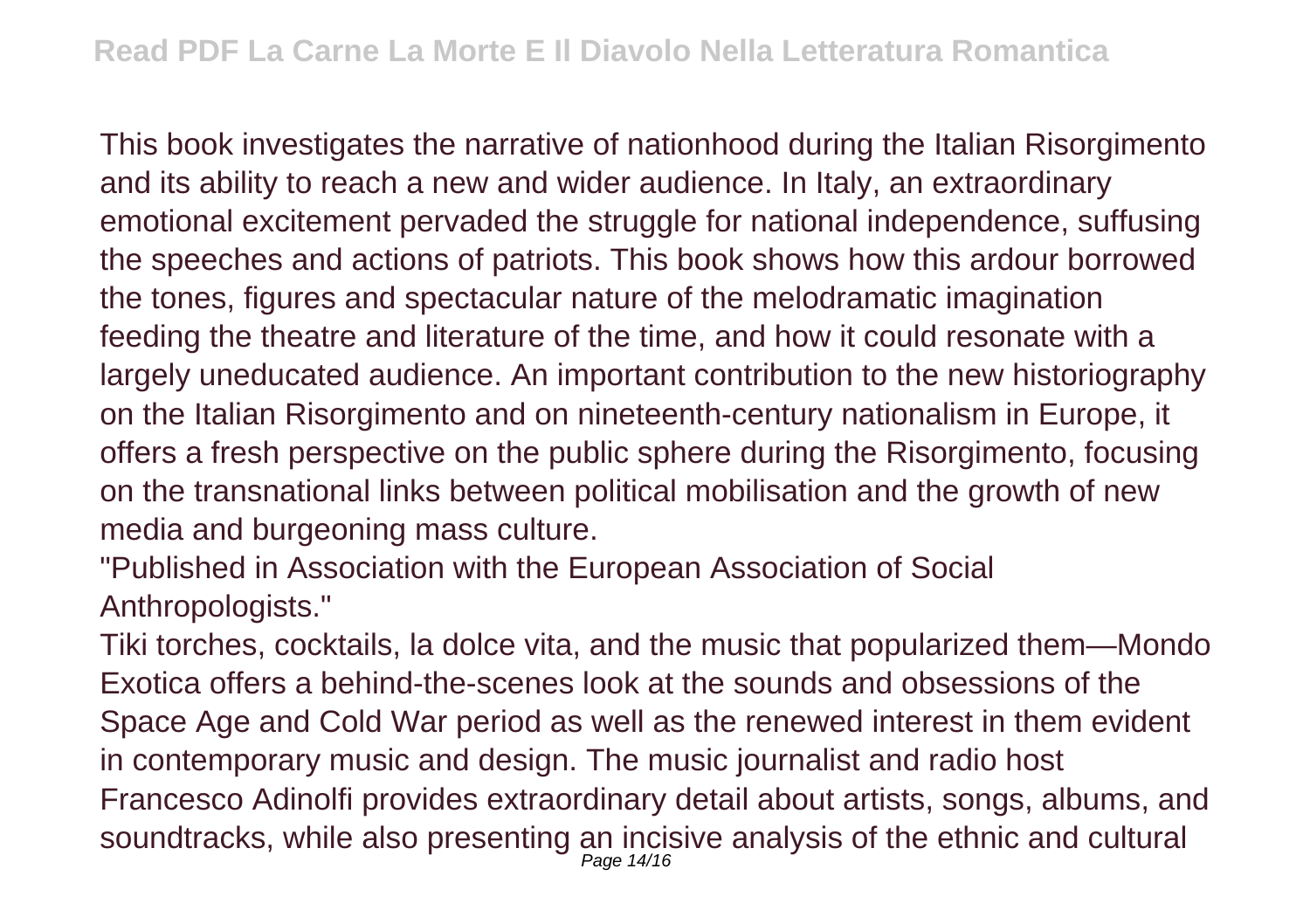stereotypes embodied in exotica and related genres. In this encyclopedic account of films, books, TV programs, mixed drinks, and above all music, he balances a respect for exotica's artistic innovations with a critical assessment of what its popularity says about postwar society in the United States and Europe, and what its revival implies today. Adinolfi interviewed a number of exotica greats, and Mondo Exotica incorporates material from his interviews with Martin Denny, Esquivel, the Italian film composers Piero Piccioni and Piero Umiliani, and others. It begins with an extended look at the postwar popularity of exotica in the United States. Adinolfi describes how American bachelors and suburbanites embraced the Polynesian god Tiki as a symbol of escape and sexual liberation; how Les Baxter's album Ritual of the Savage (1951) ushered in the exotica music craze; and how Martin Denny's Exotica built on that craze, hitting number one in 1957. Adinolfi chronicles the popularity of performers from Yma Sumac, "the Peruvian Nightingale," to Esquivel, who was described by Variety as "the Mexican Duke Ellington," to the chanteuses Eartha Kitt, Julie London, and Ann-Margret. He explores exotica's many sub-genres, including mood music, crime jazz, and spy music. Turning to Italy, he reconstructs the postwar years of la dolce vita, explaining how budget spy films, spaghetti westerns, soft-core porn movies, and other genres demonstrated an attraction to the foreign. Mondo Exotica includes a Page 15/16